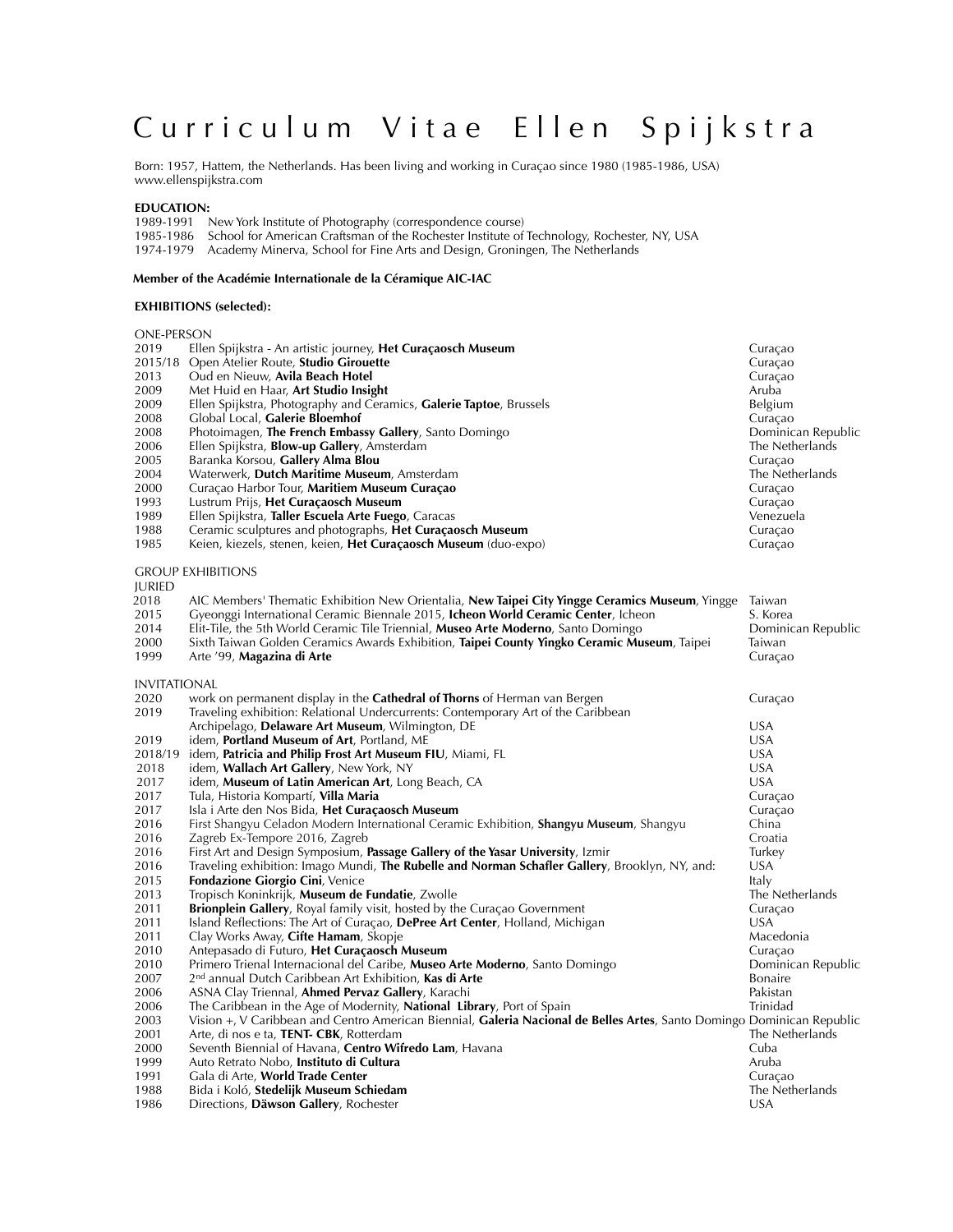#### **PUBLIC COLLECTIONS (selected):**

Curaçao Medical Center (ceramics) Curaçao Blue Bay Sculpture Garden (ceramics) Curação Christene e autoridade de la contração contração contração contração contração contração contração contração contração contração contração contração contração contra e a contraç Shangyu Museum (ceramics) Aruba Bank (photographs)<br>Maduro & Curiels Bank (ceramics & photographs) and a state of the state of the control of the coracao Maduro & Curiels Bank (ceramics & photographs)<br>
Hyatt Regency Hotel (ceramics & photographs)<br>
Curaçao Hyatt Regency Hotel (ceramics & photographs) Avila Beach Hotel (ceramics & photographs)<br>
Resen Ceramics Museum, Resen (ceramics)<br>
Macedonia Resen Ceramics Museum, Resen (ceramics)<br>Centro Wifredo Lam, Havana (ceramics) Macedonia (Service School) Macedonia (Suba Centro Wifredo Lam, Havana (ceramics)<br>
Centrum Beeldende Kunsten Rotterdam (photographs)<br>
Centrum Beeldende Kunsten Rotterdam (photographs) Centrum Beeldende Kunsten Rotterdam (photographs)<br>Stedeliik Museum Schiedam (photographs) The Netherlands Stedeliik Museum Schiedends Stedelijk Museum Schiedam (photographs) Het Curaçaosch Museum (ceramics) Curaçao

#### **AWARDS:**

2015 Honorable Mention, Gyeonggi International Ceramic Biennale 2015, S. Korea (ceramics)

2014 Best Work of Art Tile, Elit-Tile 2014/2015, Premio Fundación Susana de Moya, Dominican Republic (ceramics)

2000 Award final selection, Taipei County Government, Taiwan (ceramics)

1999 Honorable Mention Arte '99, Curaçao (photography)

1993 Curaçao Museum Lustrum Prize, Curaçao (ceramics and photography)

1990 Award of Merit, international photo competition 'Romance', New York Institute of Photography, NY, USA (photography)

1989 Third Prize, international photo competition 'Architecture', New York Institute of Photography, NY, USA (photography)

1985 Best of category, The Strong Art Show & Sell, Rochester, NY, USA (ceramics)

1985 First Prize, photo competition Innerwheel, Curaçao (photography)

#### **SPECIAL (TEACHING) PROJECTS:**

2019 May 6-10, workshop mold making at **Instituto Buena Bista**, Curaçao

2019 April 2, guest artist/speaker at the **Northern Illinois University** (NIU) at the School of Art and Design

2017 May 8-Juli 1, guest teacher at the **Ateliers '89**, Aruba

2016 July 15-August 15 Artist-in-residence at the **Shangyu Celadon Modern International Ceramic Center**, Shangyu, China

2016 April 18-25, invited by the **Yasar University**, Izmir, Turkey, for their 1st International Art & Design Symposium

2013 **TEDxCity2.0** talk: 'Ellen Spijkstra finds beauty through her lens', Curaçao

2013 May-June, 'Hokjesgeesten', a collaborative project with **Instituto Buena Bista** and the Caprilles Clinic, Curaçao

2012 January 9-February 3, workshop Raku & Primitive Firing, **Ateliers '89**, Aruba

2010 December, workshop Ceramic Murals for St Albertus College, **Instituto Buena Bista**, Curaçao

2010 March 29-30, talk and demo at Manheim Central High School and **Ceramics Studio Dennis Maust**, Lancaster, PA, USA

2001 August 1-23, artist in residence, **Resen International Ceramic Colony**, Resen, Macedonia

2000 November 4-24, artist in residence, **Taller Varadero**, Cuba, (7th Biennial of Havana)

1990 October 22-28, workshop Hand-Built Double-Walled Bowls, **Taller Escuela Arte Fuego**, Caracas, Venezuela

1989 April 17-29 & May 15-27, workshop Raku & Primitive Firing, **Taller Escuela Arte Fuego**, Caracas, Venezuela

### **SELECTED PUBLICATIONS IN WHICH WORK HAS APPEARED:**

-cover picture **Kristòf,** Sociaalcultureel Tijdschrift, Curaçao, Jaargang XXI-1, 2020

-Sasha Dees, Ellen Spijkstra – An Artistic Journey – Curaçao Museum, **Trendbeheer,** December 10, 2019 -Mels Boom, **de kleine k** nr 60, 2019, page 13-19

-José Manuel Noceda Fernández and Lusette Verboom, **catalogue An Artistic Journey,** The Curaçao Museum, 2019

-Jan Gulmans, **Beeldende kunst van Curaçao, Aruba, Bonaire, Saba, Sint Eustatius en Sint Maarten**, 2019, LM Publishers, page 56, 63, 80, 83, 203, 204, 206, 207

-Debbie Austin, The Open Atelier Route 2018, **Melange Travel and Lifestyle Magazine,** January 2018, page 212-215

-Suzanne van Samsbeek, Mediteren met mijn handen, **La Vida-Curaçao**, No 8, December 2017, page 72-74

-Ellen Spijkstra, The New-Artist-in-Residence Center in China, **New Ceramics**, No 2 2017, page 46,47

-Gail Johnson, Isla i Arte den Nos Bida, **Focus Magazine,** February 2017, https://focusmedia.nl/nieuws/nos-bida.html -Nicole Pieternella, In de stoel van Ellen Spijkstra, **Ñapa,** November 26, 2016, page 1.4 & 5

-**Shangyu Daily**, August 15, 2016, page 3

-Jan Gulmans, 'Spijkstra als keramisch ambassadeur', **Antilliaans Dagblad** 2014, May 10, page 14, 15

-Jolande Wood, **Islas del Caribe: naturaleza-arte-sociedad**, Editorial Clacso, Cuba, 2012, page 202-204

-Felix de Rooy and Jennifer Smit, **Curaçao Classics**, KIT publishers, 2012, page 118,119 and 136-139

-Jeff Greenwald, 'Where art imitates ocean life', **San Francisco Chronicle**, May 18, 2012

-Scott Meyer, 'Ellen Spijkstra's quiet search', **Ceramic Arts & Perception**, International, no 76, 2009, page 28-30

-Marjan Unger, Marianne de Tolentino a.o., **Global Local, Ellen Spijkstra, ceramics & photography,** Uitgeverij d'jonge Hond,

2008,134 pages ISBN 978-90-89100-73-3

-Jimmy Clark, 'Caribbean ceramics', **New Ceramics**, International, no 5, 2008

-Nancy Wilstach, 'Artist travels 2,000 miles to help fire kiln at UM', **The Birmingham News**, AL, USA, 2008, page 1B, 2B -Sinaya Wolfert, **Curaçao Artists**, 2007, page 156 - 167

-M.J., 'Waterwerk', **De Telegraaf**, The Netherlands, February 17, 2005

-Henry Parisius a.o., **Geraffineerde Kunst / Refined Art**, 2004, KIT Publishers Amsterdam, page 26-28, photo 22-43

-Adi Martis & Jennifer Smit, **Arte, Dutch Caribbean Art**, 2002, KIT publishers, The Netherlands, page 98, 99

-Bernd Pfannkuche, 'Ellen Spijkstra, Keramik aus der Karibik', **Neue Keramik**, Germany, March/April 2001, page 20-24

-Makiri Mual, 'The Curaçao Connection', **Glas en kristal, aardewerk en porselein**, The Netherlands, July 1999, page 71-78

-Nelly Barbieri, **El Movimiento Cerámico en Venezuela**, 1998, Consejo nacional de la Cultura, Venezuela, page 117 -Yih-Wen Kuo, 'Curaçao', **Ceramic Art**, Taiwan, December 1996, page 124-128

-Nicole Henriquez and Jennifer Smit, **Ellen Spijkstra Ceramics & Photography**, 1994, The Curaçao Museum Foundation, page 1-30